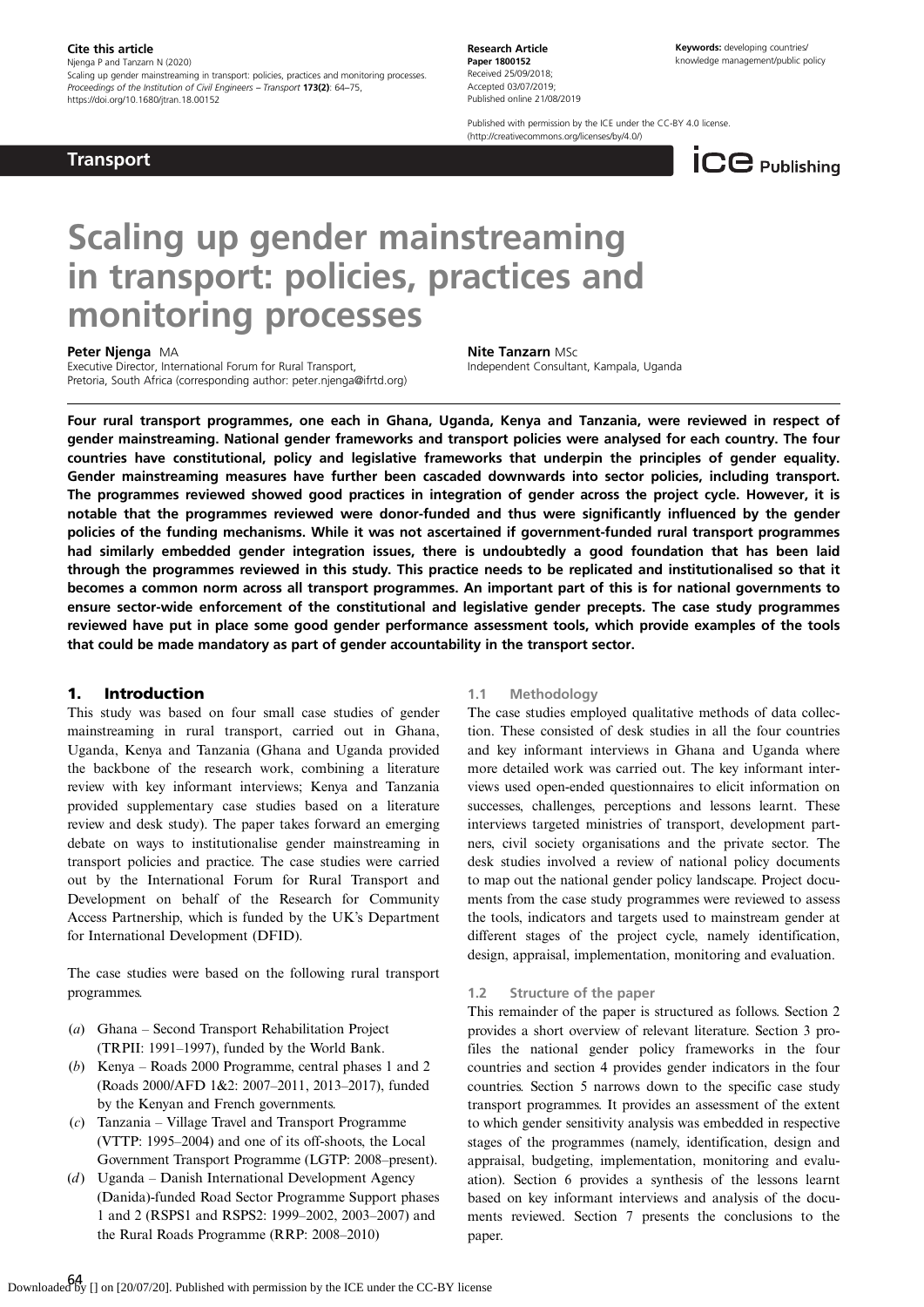## 2. Brief literature review

The World Economic Forum [\(WEF, 2017\)](#page-11-0) reports that a variety of models and empirical studies show that improving gender parity may result in significant economic dividends. Transport is a key enabler of development and livelihoods and will enable progress in many areas covered by sustainable development goals. In the context of developing countries, these include health, quality education, food security and clean water ([Njenga, 2016](#page-10-0)). These services are particularly central to the livelihoods and well-being of women.

The opportunities to access, use and benefit from rural transport systems differ between men and women. Women in particular are more constrained in accessing and affording means of transport and are more sensitive to issues of predictability, reliability, security and safety of transport services. In addition, how transport infrastructure is prioritised and the usage patterns that develop often lead to a divergence of opportunities that become available for women and men ([Njenga and Tanzarn, 2018](#page-10-0)).

Most of the early work on gender and transport emphasised African women's time poverty and how this is exacerbated by transport-related labour demands. Pioneering research in Ghana [\(Howe and Barwell, 1987](#page-10-0)) and Tanzania [\(Barwell and](#page-10-0) [Malmberg Calvo, 1989; Dawson and Barwell, 1993\)](#page-10-0) underscored the unequal transport burden between rural women and men. A common thread was the role of culture and patriarchy in framing the gender roles related to transport. For example, [Cresswell and Uteng \(2008\)](#page-10-0) observed that narratives of mobility and immobility play a central role in the constitution of gender as a social and cultural construct. Lack of access to transport is another recurring theme. Studies indicate that while women are the main transporters, there are gender differences in the ownership and use of means of transport due to a variety of cultural and economic reasons [\(Bryceson](#page-10-0) [and Howe, 1993; Curtis, 1986; Doran, 1990; Malmberg](#page-10-0) [Calvo, 1994](#page-10-0); [Mudzamba and ILO, 1998](#page-10-0); [Starkey, 2001](#page-11-0); [Urasa,](#page-11-0) [1990\)](#page-11-0).

Much of the development sector has made considerable strides towards gender equality, but transport retains the traditional characteristics of male dominance ([Tanzarn, 2017](#page-11-0)). The gender inequalities that have been entrenched in the sector are embodied in the perceived male capabilities that are required to enter into road construction as engineers or project managers, contractors or operators of transport services and other auxiliary transport enterprises. Apart from barriers that are placed on women's entry into the transport sector businesses, there are also cultural insinuations and underlying security risks that undermine the ability of women to enjoy transport freely.

Emerging work is now highlighting the need for a more comprehensive understanding of the barriers that women face in making full use of transport systems. Table 1 provides

| Table 1. Aspects of transport and impacts on women (adapted |
|-------------------------------------------------------------|
| from Tanzarn (2017))                                        |

| <b>Transport issue</b>              | <b>Examples of concerns for women</b>                                                                                                                                               |
|-------------------------------------|-------------------------------------------------------------------------------------------------------------------------------------------------------------------------------------|
| Non-motorised<br>transport          | Affordability<br>Cultural inhibitions in use<br>Inappropriate technical features                                                                                                    |
| Public transport<br>services        | Fear of verbal and physical<br>harassment<br>Vulnerability when transport schedule<br>is unreliable<br>Affordability                                                                |
| Road infrastructure<br>construction | Under-representation in employment<br>opportunities due to disparities in<br>skills                                                                                                 |
|                                     | Where labour-based methods (LBMs)<br>are used to increase employment,<br>women are disadvantaged in<br>balancing the required labour<br>intensity with domestic<br>responsibilities |
|                                     | Where infrastructure development<br>leads to land acquisition, women<br>tend to be marginalised in<br>compensation and resettlement<br>decisions                                    |
|                                     | Influx of male migrant workers into<br>construction camps may disrupt<br>communities, more so women and<br>young girls                                                              |

examples of how different aspects of rural transport impact differently on women compared with men.

The structural nature of the problem of gender mainstreaming in transport requires deployment of a more integrated set of interventions through policy, planning and budgeting to ensure that gender integration issues in transport are embedded and institutionalised until they become common and widespread practices. This institutionalisation process would help overcome the observation that gender mainstreaming efforts in transport are primarily donor-driven ([Porter, 2012](#page-10-0); [Starkey, 2001](#page-11-0); [Tanzarn, 2016](#page-11-0)).

The underlying premise of this project was that rural transport interventions that give consideration to gender differences may result in significant and more equitable benefits to women and men in terms of increased access to socio-economic services. This is besides the potential to address women's time poverty as well as promote safe transport and travel environments for women.

## 3. Gender profiles in the case study countries

With the exception of Ghana, the case study countries are predominantly rural. Poor mobility is particularly apparent for a significant proportion of rural women and men in all the case study countries.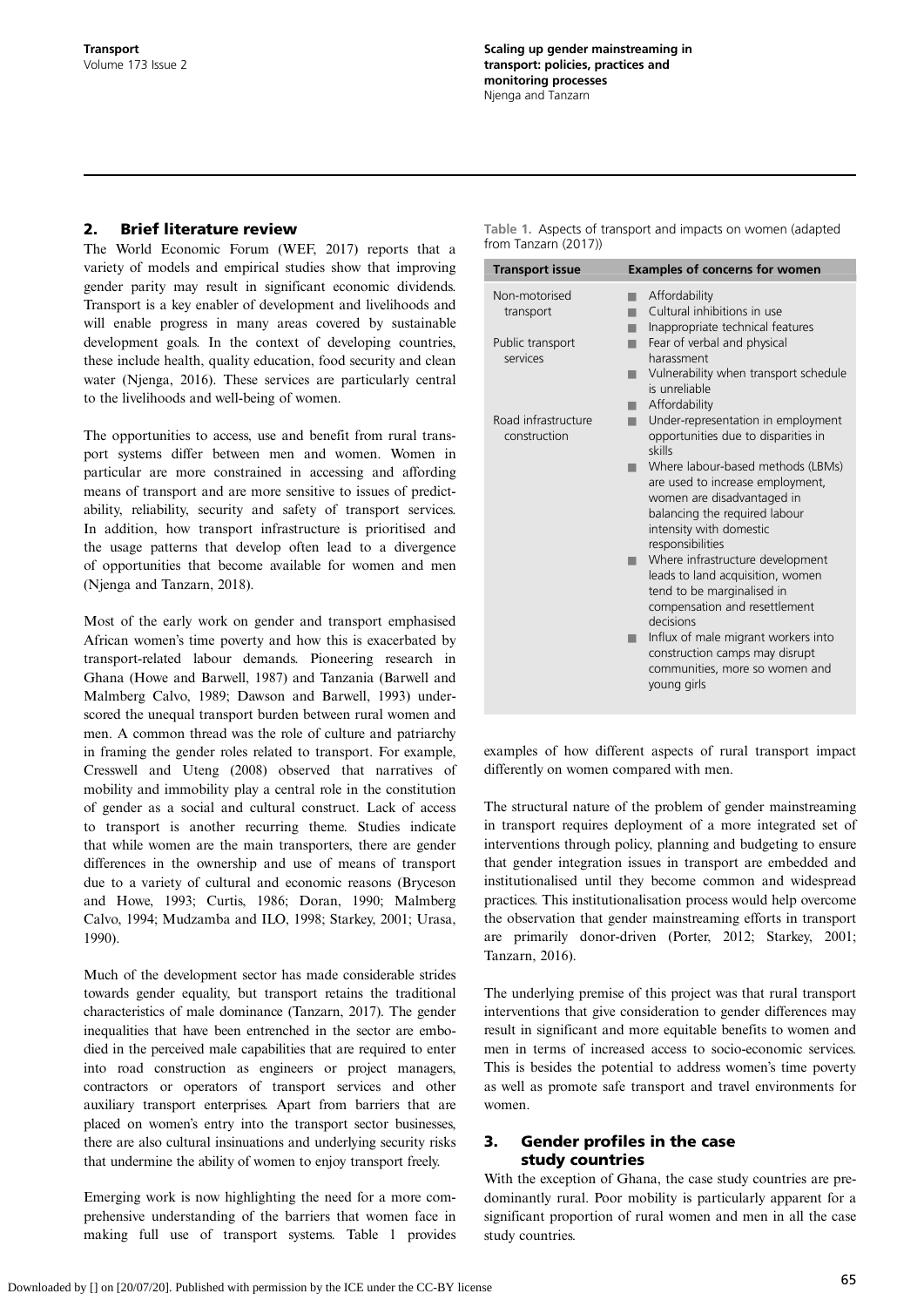The national constitutions of all the four case study countries provide progressive provisions on gender equality, empowerment and the upholding of women's rights. The constitution of Ghana [\(RoG, 1992](#page-11-0)) outlaws gender-based discrimination and commits the state to ensuring the full integration of women into the mainstream of economic development. The national Constitution of Kenya, 2010 ([RoK, 2010\)](#page-11-0) requires the state to enact affirmative action programmes to ensure that marginalised groups, including women, are provided special opportunities in education and employment and have reasonable access to water, health services and infrastructure. Tanzania's Constitution of 1977, revised in 2004 ([URT, 2004\)](#page-11-0), obligates the state and all its agencies to direct their policies and programmes to accord equal opportunities to all citizens, women and men alike. It also provides for affirmative action for women's representation in political leadership. In Uganda, the 1995 Constitution, amended in 2005 ([GoU, 2005](#page-10-0)), recognises equality between women and men, provides for gender balance and fair representation, recognises the role of women in society, accords affirmative action in favour of women and articulates the specific rights of women including outlawing customs, traditions and practices that undermine their welfare and interests.

A review of the legislative and policy environments in the four case study countries showed that they have reasonably enabling policy frameworks for gender mainstreaming. Legislation in areas such as labour laws promotes equal opportunities in employment, recognises women's maternity role and generally provides for a gender-sensitive working environment. The overarching long- and medium-term policy frameworks for the four countries (Kenya's Vision 2030 [\(RoK, 2007](#page-11-0)) and Medium-Term Plan 2 [\(RoK, 2013\)](#page-11-0), Tanzania's Second National Five-Year Development [\(URT, 2016\)](#page-11-0), Uganda's Vision 2040 [\(GoU,](#page-10-0) [2007](#page-10-0)) and Ghana's Vision 2020 ([RoG, 1995](#page-11-0))) contain genderequality-enhancing strategies that are supposed to be translated into periodic sector-specific plans and legislation.

[Table 2](#page-3-0) summarises the national gender policy directives in the four countries within the context of the roads sub-sector.

## 4. Gender equality indicators

[Table 3](#page-5-0) provides a summary of a range of gender equality indicators in the case study countries.

## 4.1 Gender-based discrimination

The Organisation for Economic Cooperation and Development has developed an instrument known as the social institutions and gender index, which is a composite tool that measures gender-based discrimination in social norms, attitudes and practices that impose restrictions on women's and girls' access to rights, justice and empowerment opportunities. According to the index [\(OECD, 2014](#page-10-0)), women in Kenya and Uganda experience medium levels of discrimination, while high levels of discrimination are recorded in Ghana and Tanzania.

The types of discrimination recorded under the OECD's social institutions and gender index translate into the widening of gender gaps in development outcomes such as poverty, education, skills, employment and incomes.

## 4.2 Human development

The United Nations Development Programme (UNDP) categorises Ghana among the countries with medium human development, ranking 139 out of 188 ([UNDP, 2016\)](#page-11-0). At a rank of 146, Kenya is regarded as one of the rapidly developing countries. On the other hand, Tanzania is categorised among the poorest countries in the world, ranking 159. Uganda has the lowest level of human development among the case study countries, with a rank of 163. Women in Uganda are particularly vulnerable to poverty with more femaleheaded households (62·8%) than male-headed households (50·5%) experiencing multi-dimensional aspects of deprivation [\(UBOS, 2014](#page-11-0)).

## 4.3 Gender inequalities

Based on various statistical sources, [Table 3](#page-5-0) provides an overview of key gender equality indicators for the case study countries. The UNDP uses the gender development index (GDI) as a component of the human development index (HDI). To calculate the GDI, the HDI is calculated separately for females and males using the same methodology as in the HDI. According to [UNDP,](#page-11-0) Tanzania is categorised under group 3, which comprises countries with medium equality in human development achievements between women and men [\(UNDP, 2016\)](#page-11-0). Kenya is categorised under group 4, which comprises countries with medium to low equality in HDI achievements between women and men. Ghana and Uganda are categorised under group  $5$  – countries with the lowest equality in HDI achievements between women and men.

With regard to the gender inequality index (GII), which benchmarks national gender gaps based on economic, political, education and health criteria, Uganda ranks 121 out of 159 countries assessed [\(UNDP, 2016\)](#page-11-0), largely due to the progress registered regarding women's political participation. Tanzania, Ghana and Kenya rank 129, 131 and 135 on the GII, respectively.

With a ranking of 45 out of 144 countries assessed, Uganda outperforms the rest of the case study (and other African) countries as regards the global gender gap index (GGGI), which seeks to capture the magnitude of national gender-based disparities. Tanzania, Ghana and Kenya rank 68, 72 and 76 on the GGGI, respectively ([WEF, 2017](#page-11-0)).

Ghana is one of the high performers in respect of closing the gender gaps in labour force participation, wage equality and income, ranking 14 out of the 144 countries assessed on the GGGI: economic participation and opportunity ([WEF, 2017](#page-11-0)). All the four case study countries fare poorly with regard to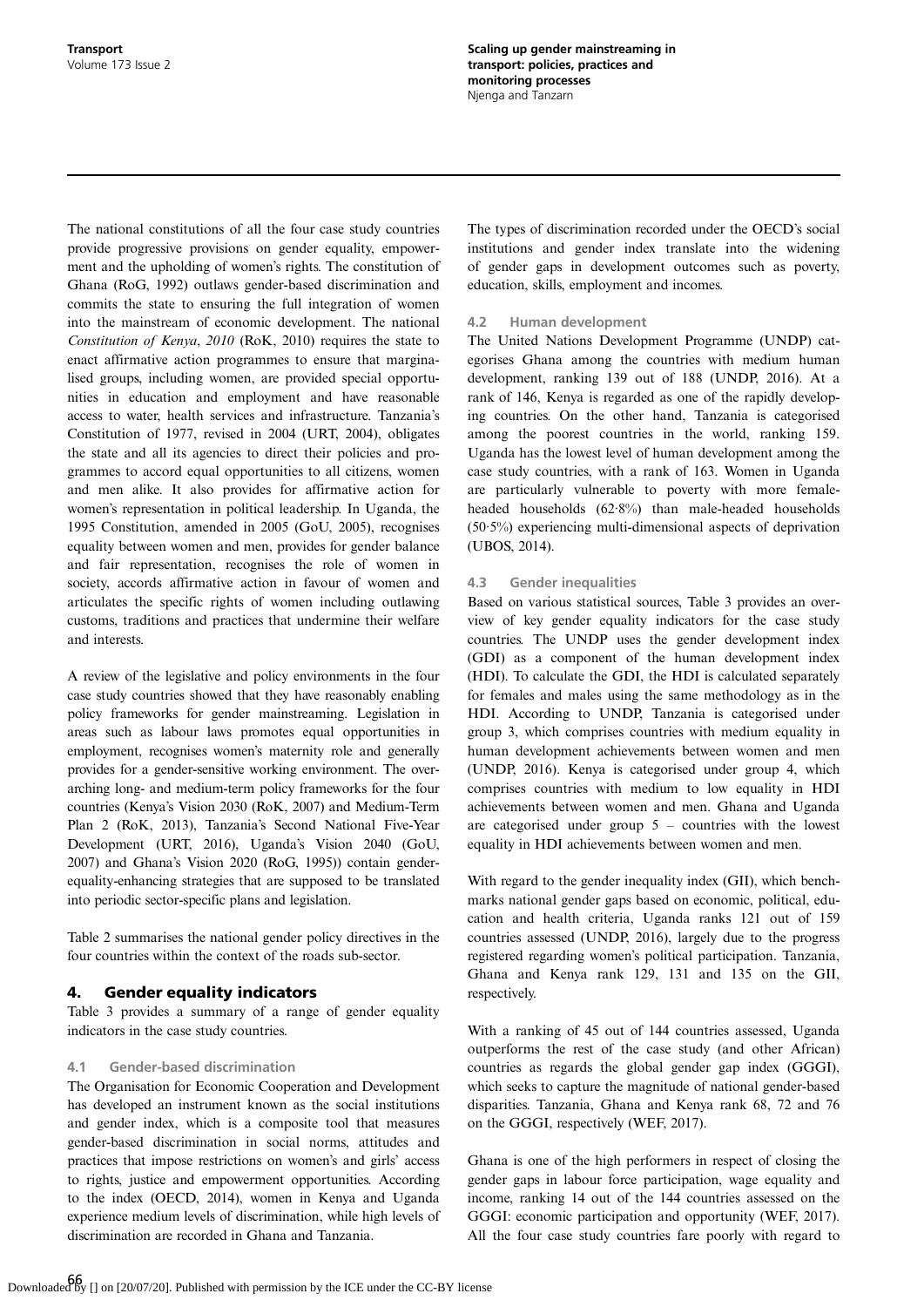<span id="page-3-0"></span>Table 2. Summary of national gender policy directives in the context of the roads sub-sector

| <b>Policy directive</b>                                                                                                                                                                                                                                                    | Ghana                                     | Kenya                                                                                                | Tanzania                                                            | Uganda                                                               | <b>Targeted sector</b><br>instrument                               |
|----------------------------------------------------------------------------------------------------------------------------------------------------------------------------------------------------------------------------------------------------------------------------|-------------------------------------------|------------------------------------------------------------------------------------------------------|---------------------------------------------------------------------|----------------------------------------------------------------------|--------------------------------------------------------------------|
| Mainstream gender in transport policy/address women's<br>transport needs                                                                                                                                                                                                   | <b>NDPF</b><br><b>NGP</b>                 | Vision 2030<br>(RoK, 2007)<br>MTP <sub>2</sub><br>▬                                                  | Constitution<br>٠<br>(URT, 2004)<br>Vision 2025<br>٠<br>(URT, 2000) | $\blacksquare$ Vision 2040<br>(GoU, 2007)<br><b>NDPII</b><br>٠       | Ministry of transport                                              |
| Adopt labour-based methods (LBMs)<br>Provide improved access to reproductive health care<br>Provide improved access to schools<br>Promote female entrepreneurship in contracting and transport<br>operations through skills development and the provision of<br>incentives | $\blacksquare$ NDPF                       | Vision 2030<br>Vision 2030<br>Performance Contract                                                   | <b>FYDP II</b><br>٠                                                 | <b>NDPII</b><br>■<br>Vision 2030<br>Vision 2030<br><b>NDPII</b><br>■ | Transport policy and<br>strategic investment plans                 |
| Allocate resources to remove barriers to women's participation<br>in the transport sector, relative to men's                                                                                                                                                               | $\blacksquare$ NDPF                       | <b>Public Procurement</b><br>▬<br>and Asset Disposal<br>Act (RoK, 2015)<br>Performance Contract<br>٠ |                                                                     | PFMA<br>٠                                                            | Transport policy and<br>strategic investment plans                 |
| Allocate resources to enhance women's benefit from transport<br>infrastructure and operations, relative to men's                                                                                                                                                           | $\blacksquare$ NDPF                       |                                                                                                      |                                                                     |                                                                      |                                                                    |
| Mainstream gender in transport planning, budgeting and road<br>improvement                                                                                                                                                                                                 | <b>NDPF</b><br><b>NGP</b><br>٠            |                                                                                                      | Constitution                                                        | <b>PFMA</b><br>■<br>Vision 2040<br>ш<br><b>NDPII</b><br>■            | Roads sub-sector<br>institutions                                   |
| Provide/promote appropriate transport technologies for women<br>Transport legislation and regulations should be sensitive to<br>women's needs                                                                                                                              | Constitution<br><b>NDPF</b><br><b>NGP</b> | Constitution<br>٠<br>Constitution<br>MTP <sub>2</sub><br>٠                                           | Constitution<br>Constitution<br>■<br>Vision 2025<br>٠               | <b>NDPII</b><br>■<br>Constitution<br>٠<br><b>NDPII</b><br>٠          | Transport regulations<br>Transport legislation and<br>regulations  |
| Address retrogressive cultural practices in construction projects                                                                                                                                                                                                          | <b>NDPF</b>                               |                                                                                                      |                                                                     | Constitution<br>■<br>Vision 2040<br>г<br><b>NDPI</b>                 | Transport policy, investment<br>plans, quidelines                  |
| Address sexual and gender-based violence (SGBV) in<br>construction projects                                                                                                                                                                                                | <b>NDPF</b>                               | Vision 2030<br>MTP <sub>2</sub><br>٠                                                                 | <b>FYDP II</b><br>٠                                                 | Constitution<br>■<br>Vision 2040<br>ш<br><b>NDPII</b>                | Transport policy<br>Technical specifications<br>Contract documents |
| Provide women-friendly transport services, spaces and facilities                                                                                                                                                                                                           | Constitution<br><b>NGP</b><br>▬           | Vision 2030<br>ш<br>MTP <sub>2</sub><br>■                                                            | Constitution<br>٠                                                   | Constitution<br>■<br>Vision 2040                                     | Transport regulations                                              |
| Address SGBV in public transportation                                                                                                                                                                                                                                      | <b>NDPF</b><br>■                          | Vision 2030<br>MTP <sub>2</sub><br>■                                                                 | <b>FYDP II</b><br>٠                                                 | Constitution<br>Vision 2040<br>٠<br><b>NDPII</b><br>ш                | Transport regulations                                              |
| Ensure women's and girls' autonomous mobility and safety in<br>public transport spaces                                                                                                                                                                                     | <b>NDPF</b><br>٠<br><b>NGP</b><br>٠       | Vision 2030<br>MTP <sub>2</sub><br>ш                                                                 |                                                                     | Constitution<br>п<br>Vision 2040<br>■<br><b>NDPII</b><br>■           | Transport regulations                                              |
| Gender balance in the governance of roads sub-sector<br>institutions                                                                                                                                                                                                       | Constitution<br><b>NDPF</b>               | Vision 2030<br>ш.<br>MTP <sub>2</sub><br>٠                                                           | Constitution<br>Employment and<br>■<br>Labour Relations<br>Act      | Constitution<br>٠<br><b>NDPII</b><br>ш.                              | Transport legislation setting<br>up statutory bodies               |
| Collect sex- and gender-disaggregated transport data to inform<br>policy, plans and projects                                                                                                                                                                               | <b>NDPF</b><br>ш.                         | MTP <sub>2</sub><br>Performance Contract<br>■                                                        | <b>FYDP II</b><br>٠                                                 | <b>PFMA</b>                                                          | Roads sub-sector<br>institutions                                   |
|                                                                                                                                                                                                                                                                            |                                           |                                                                                                      |                                                                     |                                                                      |                                                                    |

67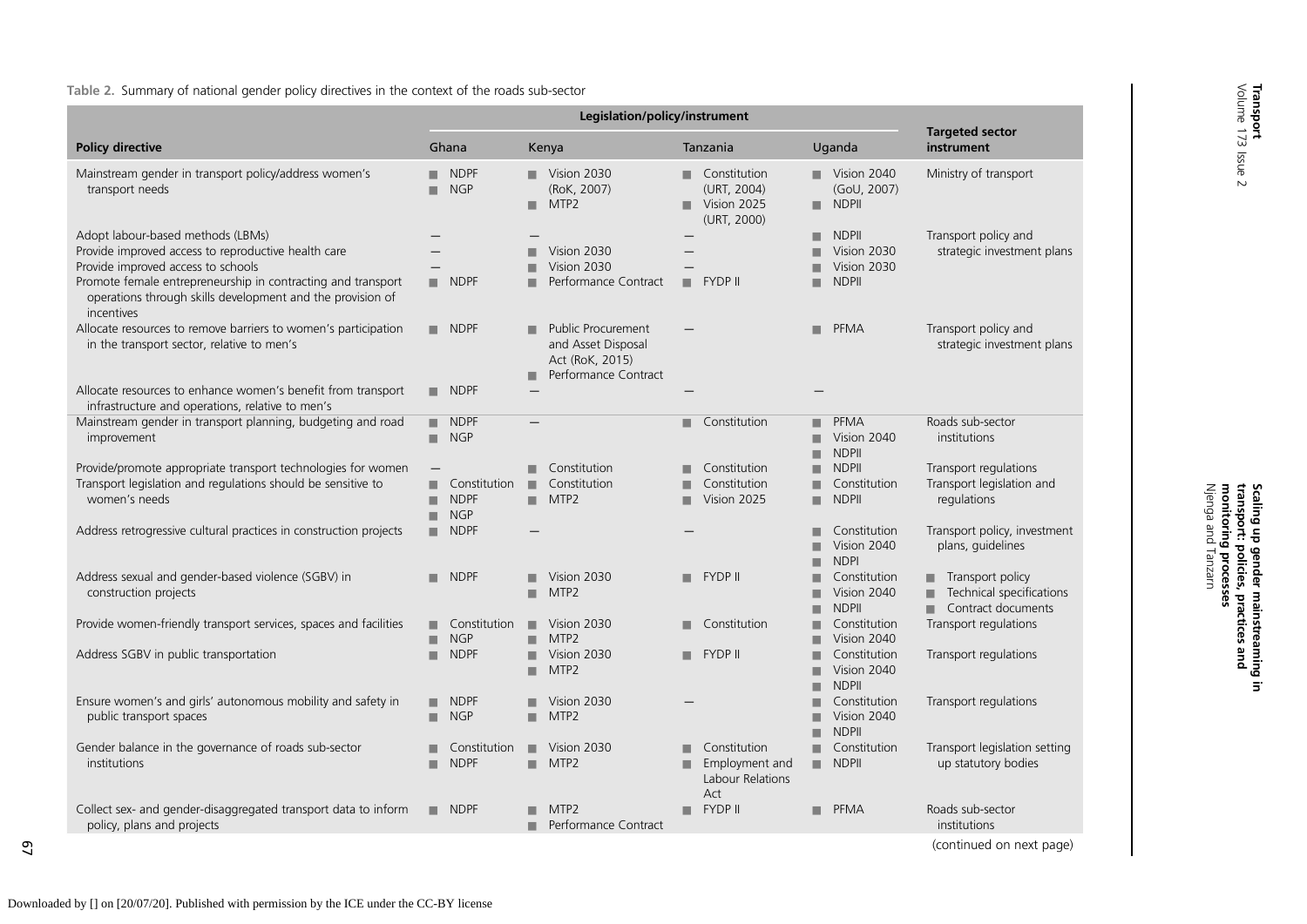#### Table 2. Continued

|                                                                                         |                                                             | <b>Targeted sector</b>                          |                                                           |                                                                 |                                                                                                 |
|-----------------------------------------------------------------------------------------|-------------------------------------------------------------|-------------------------------------------------|-----------------------------------------------------------|-----------------------------------------------------------------|-------------------------------------------------------------------------------------------------|
| <b>Policy directive</b>                                                                 | Ghana                                                       | Kenya                                           | Tanzania                                                  | Uganda                                                          | instrument                                                                                      |
| Gender-equality-enhancing measures in the workplace<br>Non-discrimination against women | Constitution<br>٠<br>Constitution<br>National<br>Labour Act | <b>Employment Act</b><br>ш<br>Constitution      | Constitution<br>×<br><b>Employment Act</b><br>Vision 2025 | Constitution<br>٠                                               | Roads sub-sector<br>п<br>institutions<br>Technical specifications<br>п<br>for roads and bridges |
| Equal employment opportunities for women and men                                        | Constitution<br>National<br>Labour Act                      | Employment Act<br>٠                             | Constitution<br><b>Employment Act</b><br>п                | Constitution<br>٠<br><b>NDPI</b><br>٠<br>Employment<br>■<br>Act | Contract documents<br>ш<br>(consultants and<br>contractors)                                     |
| Affirmative action for women in infrastructure works/road<br>projects                   |                                                             | Vision 2030<br>MTP <sub>2</sub>                 | <b>FYDP II</b><br>٠                                       | Constitution<br><b>NDPI</b><br>Employment<br>■<br>Act           |                                                                                                 |
| Affirmative action for women in recruitment and training                                | Constitution<br><b>NDPF</b>                                 | Constitution<br>٠<br><b>Employment Act</b><br>٠ | <b>FYDP II</b><br>ш                                       |                                                                 |                                                                                                 |
| Gender awareness creation and capacity building                                         | <b>NDPF</b>                                                 | Performance Contract                            |                                                           | <b>NDPII</b><br>٠                                               |                                                                                                 |
| Collect gender-disaggregated employment and training data                               | <b>NDPF</b><br>■                                            | Employment Act<br>■                             | <b>FYDP II</b><br>■                                       |                                                                 |                                                                                                 |
| Flexible working conditions for women                                                   | National                                                    | $\overline{\phantom{m}}$                        |                                                           | Vision 2040<br>٠                                                |                                                                                                 |
| Provide separate latrine/toilet/bathroom facilities for female and<br>male employees    | Labour<br>Act                                               | Employment Act<br>٠                             |                                                           |                                                                 |                                                                                                 |
| Equal opportunities for female- and male-led contracting firms                          | Constitution<br>٠<br><b>NDPF</b>                            | Constitution<br>ш                               | <b>FYDP II</b><br>ш                                       | Constitution<br><b>NDPI</b>                                     |                                                                                                 |
| Fully paid maternity leave and job security                                             | Constitution<br>National<br>Labour Act                      | <b>Employment Act</b><br>٠                      | <b>Employment Act</b><br>٠                                | Employment<br>٠<br>Act                                          |                                                                                                 |

NDPF, National Development Policy Framework (Ghana); NGP, National Gender Policy (Ghana); MTP2, Second Medium Term Plan (RoK, [2013](#page-11-0)); NDPI, First National Development Plan (Uganda); NDPII, Second National Development Plan (Uganda); PFMA, Public Finance Management Act (Uganda); FYDP II, Second Five Year Development Plan (URT, [2016](#page-11-0))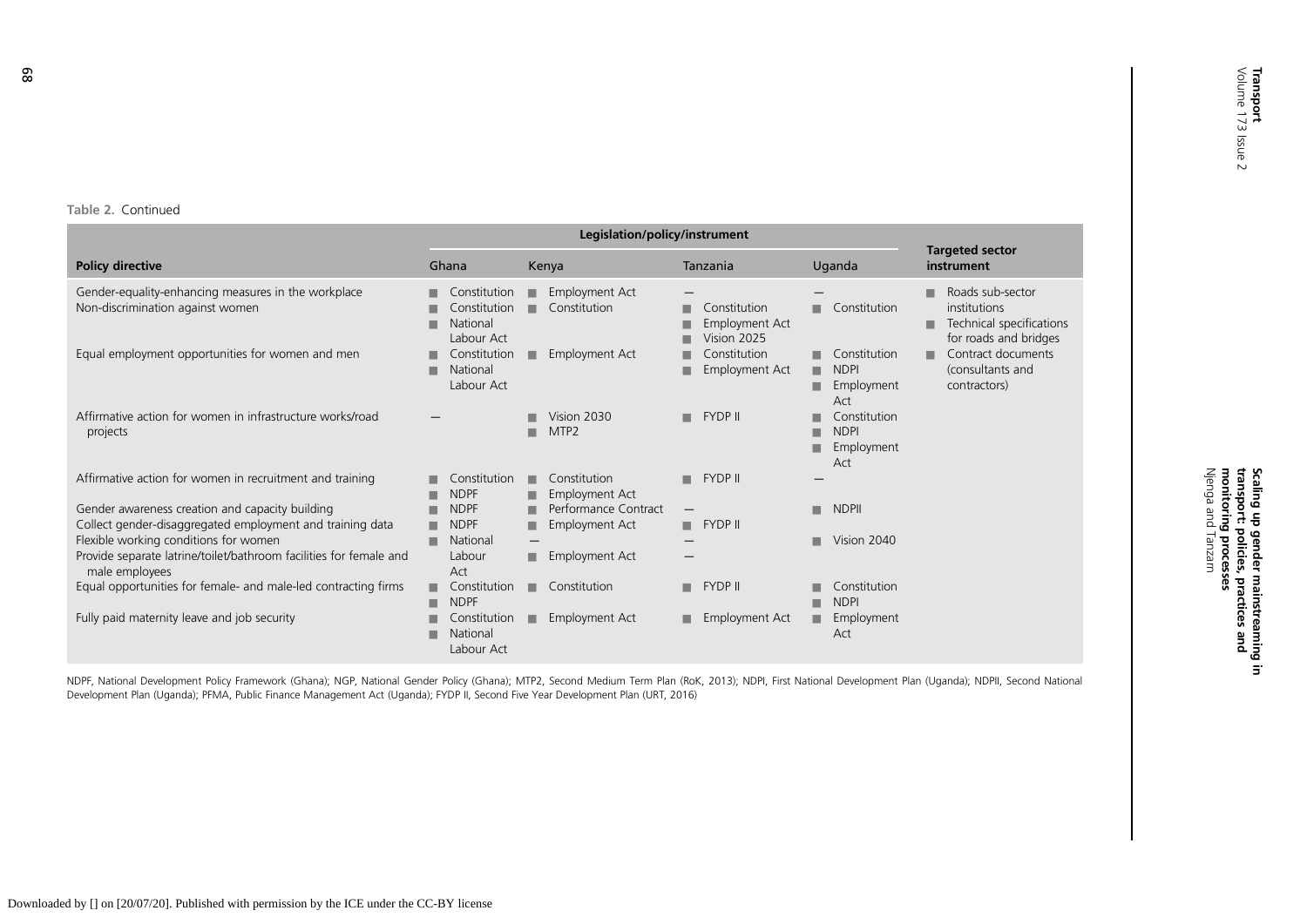Njenga and Tanzarn monitoring processes transport: policies, practices and Scaling up gender mainstreaming in

Scaling up gender mainstreaming in<br>transport: policies, practices and<br>monitoring processes<br>Njenga and Tanzarn

<span id="page-5-0"></span>Table 3. Some key gender equality indicators by case study country ([OECD,](#page-10-0) 2014; [UNDP,](#page-11-0) 2016; WEF, [2017](#page-11-0); World [Bank,](#page-11-0) 2016)

| <b>Index</b>                                 | <b>Source</b>      | Year | Ghana | Kenya  | <b>Tanzania</b> | Uganda | <b>Total ranking</b> |
|----------------------------------------------|--------------------|------|-------|--------|-----------------|--------|----------------------|
| Level of discrimination against women        | OECD (2014)        | 2014 | High  | Medium | <b>High</b>     | Medium |                      |
| GDI category                                 | UNDP (2016)        | 2016 |       | 4      |                 |        | 188                  |
| Rankings                                     |                    |      |       |        |                 |        |                      |
| <b>HDI</b>                                   | <b>UNDP (2016)</b> | 2016 | 139   | 146    | 151             | 163    | 188                  |
| GII                                          | <b>UNDP (2016)</b> | 2016 | 131   | 135    | 129             | 121    | 159                  |
| GGGI                                         | WEF (2017)         | 2017 | 72    | 76     | 68              | 45     | 144                  |
| GGGI: economic participation and opportunity | WEF (2017)         | 2017 | 18    | 44     | 69              | 59     | 144                  |
| GGGI: educational attainment                 | WEF (2017)         | 2017 | 119   | 120    | 125             | 124    | 144                  |
| GGGI: political participation                | WEF (2017)         | 2017 | 112   | 83     | 44              | 30     | 144                  |
|                                              |                    |      |       |        |                 |        |                      |

| Key indicators by country                                                       |          |          |          |                |          |       |       |          |  |  |  |  |
|---------------------------------------------------------------------------------|----------|----------|----------|----------------|----------|-------|-------|----------|--|--|--|--|
|                                                                                 | Ghana    |          | Kenya    |                | Tanzania |       |       | Uganda   |  |  |  |  |
|                                                                                 | F.       | M        | F.       | M              | F        | M     | F.    | M        |  |  |  |  |
| Demographics                                                                    |          |          |          |                |          |       |       |          |  |  |  |  |
| Population, total (millions)                                                    | 27.4     |          | 46       |                | 53.5     |       | 39    |          |  |  |  |  |
| Rural population: %                                                             | 44       |          | 74.4     |                | 68.4     |       | 83.9  |          |  |  |  |  |
| Proportion of population: %                                                     | 51       | 49       | 51       | 49             | 51.3     | 48.7  | 51    | 49       |  |  |  |  |
| Education                                                                       |          |          |          |                |          |       |       |          |  |  |  |  |
| Expected years of schooling                                                     | $11 - 1$ | $11 - 7$ | $10-8$   | $11-4$         | 8.3      | 9.3   | 9.9   | $10-1$   |  |  |  |  |
| Mean years of schooling                                                         | 5.8      | 7.9      | 5.7      | $\overline{7}$ | $5-4$    | $6-2$ | 4.5   | 6.8      |  |  |  |  |
| Population with at least some secondary education (percentage age 25 and older) | 51.8     | 68.5     | 27.8     | $34-1$         | $10 - 1$ | 15.3  | 25.9  | $32 - 1$ |  |  |  |  |
| Population with no schooling (percentage age 25 and older)                      | 43.0     | 26.6     | 24.9     | 27.0           | 32.3     | 18.6  | 33.7  | 13.3     |  |  |  |  |
| Economic participation and opportunity                                          |          |          |          |                |          |       |       |          |  |  |  |  |
| Labour force participation rate (percentage age 15 and older)                   | 75.5     | 78.5     | $62 - 1$ | 72.1           | 74       | 83.3  | 82.3  | $87 - 7$ |  |  |  |  |
| Estimated gross national income per capita (2011 PPP\$)                         | 3.200    | 4.484    | 2.357    | 3.405          | 2.359    | 2.576 | 1.266 | 2.075    |  |  |  |  |
| Reproductive health                                                             |          |          |          |                |          |       |       |          |  |  |  |  |
| Mandatory paid maternity leave (days)                                           | 84       |          | 90       |                | 84       |       | 84    |          |  |  |  |  |
| Adolescent birth rate (births per 1000 women ages 15-19)                        | 66.8     |          | 90.9     |                | 118.6    |       | 111.9 |          |  |  |  |  |
| Maternal mortality ratio (deaths/100 000 live births)                           | 319      |          | 510      |                | 398      |       | 343   |          |  |  |  |  |
| Gender-based violence                                                           |          |          |          |                |          |       |       |          |  |  |  |  |
| Violence against women ever experienced by intimate partner: %                  | 22.9     |          | 41.2     |                | 43.6     |       | 50.5  |          |  |  |  |  |
| Violence against women ever experienced by non-intimate partner: %              | $4-2$    |          | 3.5      |                | 2.9      |       | 3.7   |          |  |  |  |  |
| Political participation                                                         |          |          |          |                |          |       |       |          |  |  |  |  |
| Share of seats in parliament (% held by women)                                  | 10.9     |          | 20.8     |                | 36       |       | 35    |          |  |  |  |  |

F, Female; GDI, gender development index; GGGI, global gender gap index; GII, gender inequality index; HDI, human development index; M, Male; PPP\$, purchasing power parity in US\$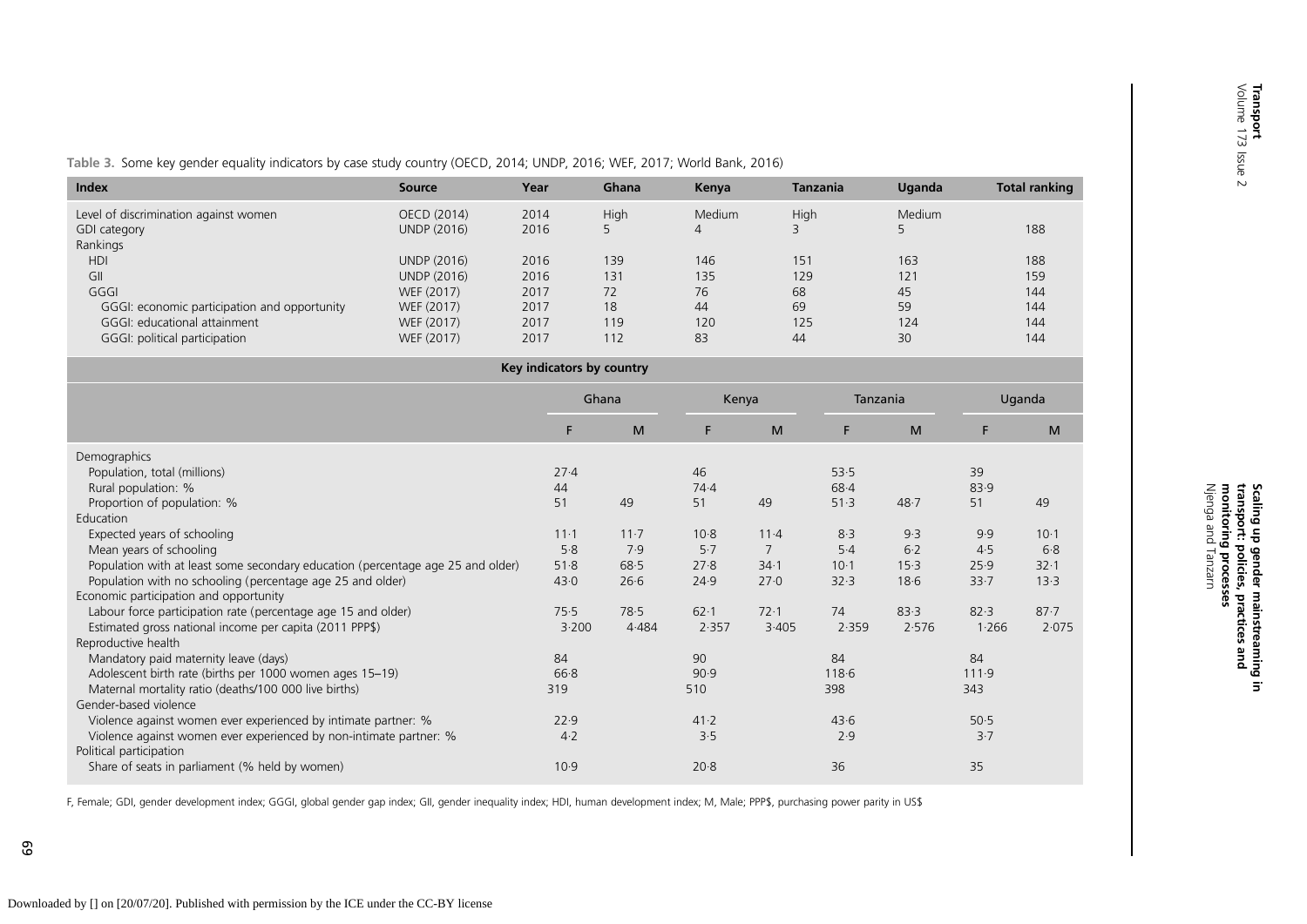women's educational attainment relative to men's. As regards women's political participation, Uganda ranks 30, closely followed by Tanzania at 44. In contrast, Kenya and Ghana rank poorly at 83 and 112, respectively. This is attributed to relatively low proportions of seats held by women in the respective national parliaments.

4.4 Women's and men's work in the market economy Women constitute a significant proportion of workers in agriculture, the largest and most important sector of African economies. For instance, in Ghana most rural women (67·9%) and men (74·5%) are employed in the sector [\(GSS, 2014](#page-10-0)). In contrast, in Uganda, 69% of women compared with only 10% of men are employed in agriculture [\(UBOS, 2014\)](#page-11-0). Anecdotal evidence suggests that an estimated 70% of agricultural produce is carried by head-loading – a task predominantly undertaken by women and their children (Porter et al[., 2013;](#page-10-0) [Tanzarn, 2013\)](#page-11-0). In Kenya, women constitute 80% of agricultural workers, are responsible for most of the food storage and the transport of produce from farm to home (80%) and undertake 60% of the harvesting and marketing of crops ([AfDB,](#page-10-0) [2007](#page-10-0)). In Tanzania, women comprise more than half (54%) of the agricultural labour force. Furthermore, 81% of women compared with 73% of men in employment are engaged in agriculture ([FAO, 2010](#page-10-0)).

In Tanzania, other than head-loading/back-loading, women are nearly absent from other forms of agricultural transport such as operating bicycles, motorcycles, pick-ups and lorries [\(Njenga](#page-10-0) et al., 2015). In Uganda, women are, for the most part, not involved in agricultural marketing ([MAAIF, 2010](#page-10-0)) beyond the first point of commercial interface.

Most of women's and men's trips to and from their fields and the markets are predominantly undertaken on community access roads or footpaths.

#### 4.5 Women and the care economy

In addition to productive work, women take on a disproportionate responsibility of the labour- and time-intensive activities in the unpaid care economy. These involve work undertaken for the maintenance of the household and its members, such as caring for children, the sick and the elderly, as well as head- and back-loading heavy loads of water, firewood and food.

In Ghana, 68% of rural households use fuel wood for cooking, most of which  $(92.4\%)$  is collected predominantly  $(71.6\%)$  by adult women. Further to that, about five times the proportion of adult women (60%) compared with adult men (11 $\cdot$ 6%) fetch water for their households [\(GSS, 2012](#page-10-0)).

In Tanzania women participate more in providing unpaid domestic services (87%) than men (47%) [\(NBS, 2017](#page-10-0)). Likewise, women in Uganda bear a disproportionate burden of

domestic work (74%) in general, fuel wood collection (70%) and fetching water for domestic consumption (63%) [\(UBOS,](#page-11-0) [2014](#page-11-0)). In Kenya, women are responsible for collecting drinking water in 57% of rural households [\(KNBS, 2014\)](#page-10-0).

Women and girls typically make more than one trip per day to fetch water, frequently travelling long distances. Nearly half of the households in Tanzania (44%) and Uganda (47%) have to make a 30 min round-trip or longer for their water, compared with 15·1% and 27·8% in Ghana and Kenya, respectively [\(World Bank, 2016\)](#page-11-0). In Kenya, 19% of rural households spend more than 1 h per day fetching drinking water [\(CRS, 2010](#page-10-0)).

4.6 Gender and access to skills relevant to transport Whereas gender parity in primary education has nearly been achieved in most of the case study countries, inequalities still persist. Table 4 shows the mean number of schooling years between men and women. Across all the case study countries, women have fewer average years of schooling than men. Illiteracy implies that women experience restricted access to

work opportunities that require the ability to read and write.

Women are also under-represented in science-based courses in universities. For instance, in Ghana, the female share of graduates in engineering, manufacturing and construction is only 9% ([World Bank, 2016](#page-11-0)). In Uganda, women constituted 17·6% and 11·4% of civil engineering and mechanical engineering graduates in 2012, respectively [\(Tanzarn, 2013\)](#page-11-0).

Evidence from Ghana indicates that a negligible 0·1% of females compared with 19·4% of males aged 11 years and above had apprenticeship training in transport and material moving trades ([GSS, 2014\)](#page-10-0). One barrier to women's participation in the rural transport sector labour force could be the long hours usually expended by workers. More than half of the workers in the transport and storage sector work for 60 h or more per week. In contrast, 60·7% of employees in agriculture, forestry and fishing work less than 40 h per week [\(MoGCSP,](#page-10-0) [2015](#page-10-0)).

Women constitute only 8% of the engineering workforce in Kenya. Additionally, the majority of the actors in transport operations, including owners, operators and traffic code enforcers, are men. Women comprise 13·6% of the informal

Table 4. Mean number of schooling years by case study country ([World Bank, 2016](#page-11-0))

| Mean number of schooling years |     |       |   |     |          |        |     |  |  |
|--------------------------------|-----|-------|---|-----|----------|--------|-----|--|--|
| Ghana                          |     | Kenya |   |     | Tanzania | Uganda |     |  |  |
|                                | M   |       | м |     | M        |        | M   |  |  |
| 5.8                            | 7.9 | 5.7   |   | 5.4 | 6.7      | 4.5    | 6.8 |  |  |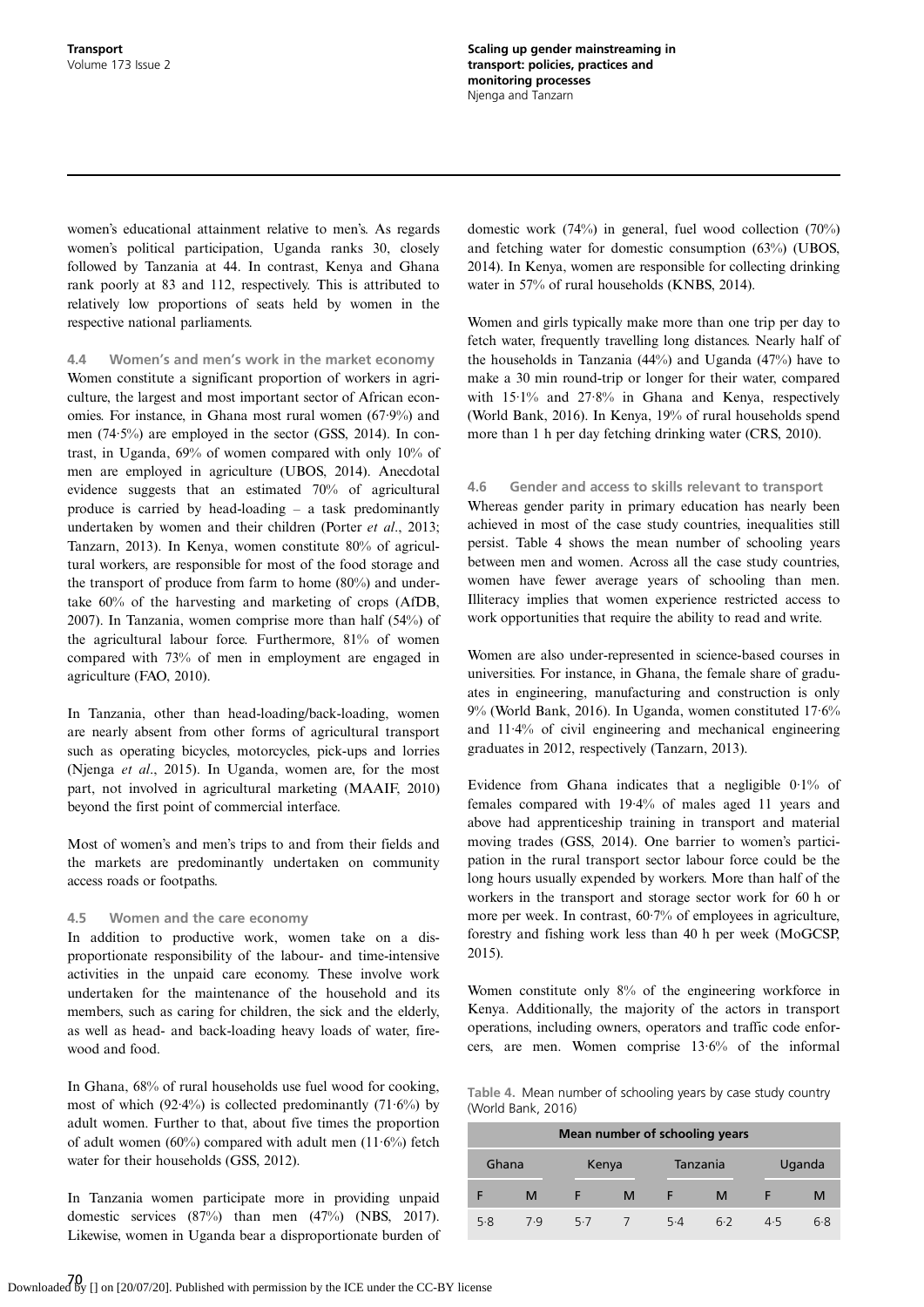Scaling up gender mainstreaming in transport: policies, practices and monitoring processes Njenga and Tanzarn

transport owners and an even lower 5% of transport service employees, the majority  $(62.3\%)$  of whom are employed as conductors, office and route managers ([Mwangi, 2014](#page-10-0)). In Tanzania, only 0·2% of employed women are involved in transportation and storage (compared with 5% of men) and an even lower proportion  $(0.1\%)$  in construction (compared with  $4\%$  of men) ([NBS, 2014\)](#page-10-0).

None of the civil engineering consulting firms in Uganda is owned by a woman and mainstream works/technical services departments are male dominated, with no female district engineers. Further to that, women generally constitute only 15% of those employed in works and transport sector public institutions in Uganda ([Tanzarn, 2013](#page-11-0)).

Table 5 presents some key indicators regarding the distribution of economic opportunities between men and women in the case study countries.

## 5. Gender mainstreaming in practice: case study programmes

This section presents a summary of the gender performance of the case study programmes with a focus on the specific stages of the project cycle framework.

#### 5.1 Project identification

All the projects had carried out baseline studies that included gender issues that were considered pertinent.

The VTTP programme in Tanzania was designed on the basis of extensive baseline data collected through the Makete Integrated Rural Transport Programme (MIRTP). The MIRTP baseline studies were pioneers in articulating the transport burden borne by women and girls in rural Africa. It demonstrated the daily transport drudgery experienced by women in meeting the basic needs of water, fuel and food-processing activities [\(Barwell and Malmberg Calvo, 1986](#page-10-0), [1989](#page-10-0)). The studies showed that women accounted for nearly 67% of the household time spent on transport and 85% of the load carried, while men accounted for only 21% of the time and 11% of the load carried. Children accounted for the balance of time and load. A typical adult female undertook more than three journeys, spending over 4 h per day solely on transport, while men made just one journey, devoting fewer than 2 h per day on transport. Women in the Makete district typically moved about 50 kg each per day or 18 t per year over a distance of about 4 km.

In Ghana the TRPII baseline surveys identified head-porterage as a massive burden for women in the project communities. Further to that, they established that poverty rather than culture was the potential barrier to women's use of bicycles in the project communities. The project also identified women's time use relative to men's as an indicator of gender inequality. Two non-governmental organisations were identified to serve as a liaison between the project and the female beneficiaries.

Under Roads 2000 (Kenya), baseline studies were conducted to establish the level of women's engagement in business activities that could potentially be impacted by the project.

In Uganda, RSPS1, RSPS2 and RRP recognised the need for the utilisation of women-specific channels to disseminate employment and training opportunities and recommended the use of non-state gender justice organisations for the purpose. RSPS1 underscored how the interplay of social norms, values and practices undermine women and privilege men.

#### 5.2 Project design and appraisal

The respective project formulation documents were reviewed to assess the extent to which these were responsive to the gender issues identified and to determine the strategies put in place

Table 5. Indicators of economic opportunities by case study country ([World Bank, 2016](#page-11-0))

|                                                                                                                                                                                    |                      | Ghana                  |                          | Kenya                    |                      | Tanzania             |                            |                      | Uganda             |
|------------------------------------------------------------------------------------------------------------------------------------------------------------------------------------|----------------------|------------------------|--------------------------|--------------------------|----------------------|----------------------|----------------------------|----------------------|--------------------|
| Indicator                                                                                                                                                                          | Year                 | F                      | M                        | F                        | M                    | F                    | M                          | F                    | M                  |
| Population with no schooling (age 25 and older 25): %<br>Female share of graduates in engineering, manufacturing and<br>construction: %                                            | 2012<br>2014         | 43.0<br>9.7            | 26.6                     | 24.9                     | 27.0                 | 32.3                 | 18.6                       | 33.7                 | 13.3               |
| Female share of graduates in science: %<br>Proportion that do not own land (percentage female/male, age 15–49)<br>Wage and salaried workers (percentage of female/male employment) | 2014<br>2014<br>2013 | 30.3<br>78.1<br>$11-4$ | 25.3                     | 61.3                     |                      | $10-7$               | 21.4                       | 61.3<br>13.4         | 26.1               |
| Share of women in waged employment in the non-agricultural sector<br>(percentage of total non-agricultural employment)                                                             | 2013                 | 31.9                   |                          | 35.7                     |                      | 32.5                 |                            | 34.7                 |                    |
| Percentage of firms with female participation in ownership<br>Vulnerable employment                                                                                                | 2013<br>2013         | 31.6                   |                          | 48.7                     |                      | 24.7<br>79.7         | 68.5                       | 26.6<br>85.5         | 72.1               |
| Account at a financial institution (age 15+): %<br>Borrowed any money in the past year (age $15+$ ): %<br>Borrowed to start, operate or expand a farm or business (age 15+): %     | 2014<br>2014<br>2014 | 34.0<br>35.1<br>9.3    | 35.3<br>37.8<br>$11 - 1$ | 51.9<br>78.3<br>$21 - 1$ | 58.9<br>80.2<br>27.8 | 17.1<br>54.7<br>18.1 | $21 - 1$<br>$56-4$<br>26.6 | 23.1<br>75<br>$21-2$ | 32.5<br>83<br>23.4 |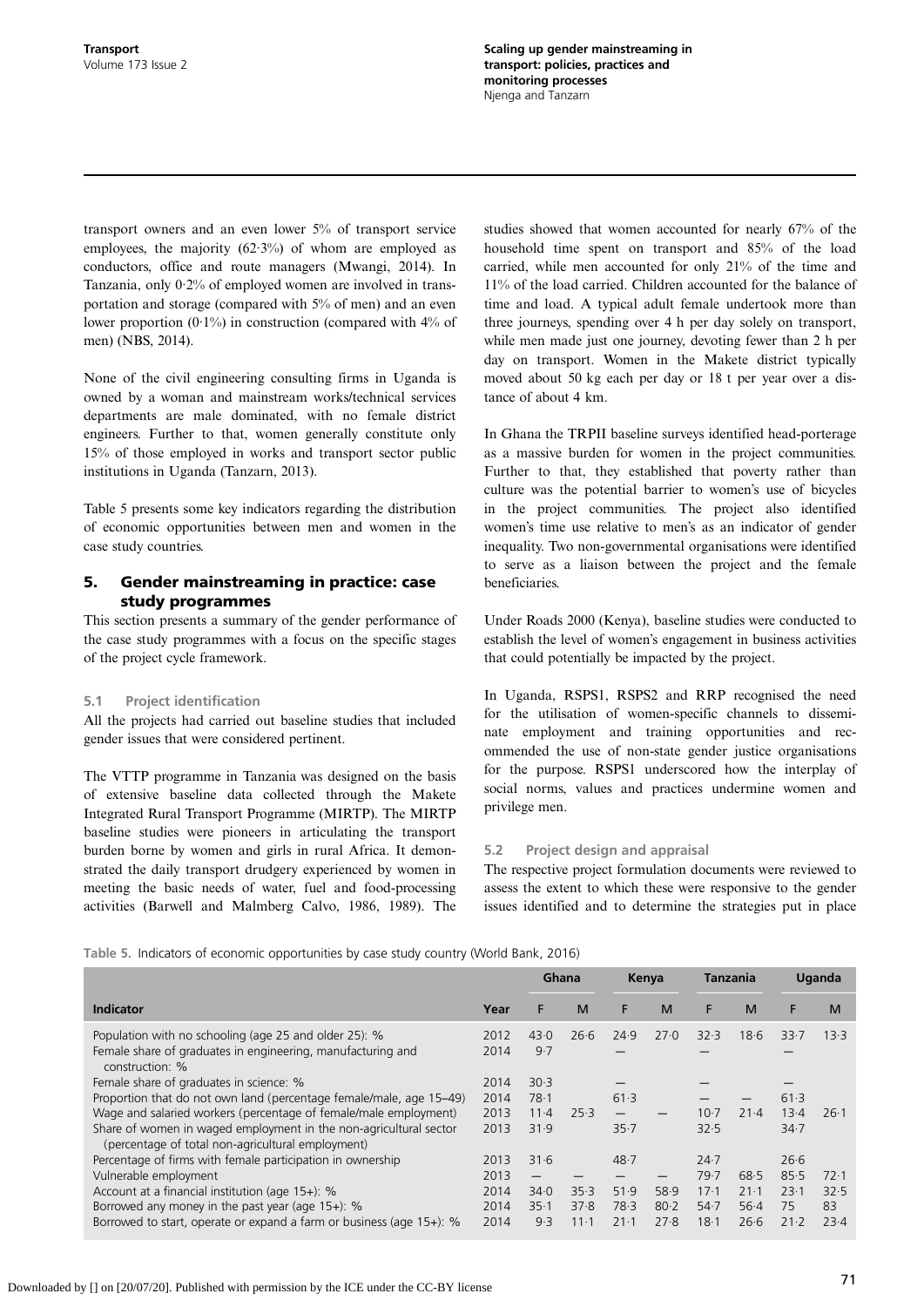to address the potential barriers to women's equitable participation, relative to men's.

In Tanzania, the VTTP interventions explored the possibilities of transferring some of women's transportation responsibilities to men through the use of intermediate means of transport (IMTs). The LGTP project, which is a replication of some aspects of the VTTP, provides for the promotion of IMTs as cost-effective local transport. The LGTP also explicitly states that the programme would ensure that women would be given a voice in decision-making processes. In Ghana, the TRPII strategies enabled the introduction of low-cost IMTs, including bicycles and trailers, aimed at reducing head-porterage and thus alleviating women's transport burden.

In Uganda, the RSPS1 piloted a community transport and travel programme designed to generate lessons for promoting IMTs and for improving local transport infrastructure. It also emphasised the importance of involving women, as road users, in the transport improvement agenda. Further to that, it required road prioritisation procedures to solicit and incorporate women's views. RSPS 2 included a community access component with various measures to promote women's employment by defining minimum quotas for women's participation.

Roads 2000 in Kenya included community gender sensitisation as an integral part of project activities.

## 5.3 Implementation and gender performance monitoring

A variety of gender monitoring instruments were deployed in the four projects. The TRPII in Ghana included the performance monitoring indicators of

- $\blacksquare$  the number of women employed in the project and their incomes
- $\blacksquare$  the number of women engaged in income-generating activities arising out of the programme
- $\blacksquare$  changes in the incidence of head-porterage
- the number and range of community self-help activities.

Tanzania's VTTP monitoring and evaluation framework included indicators for impacts of the transport interventions on the transport burden of women in terms of time and effort. The terms of reference for the VTTP periodic reviews specified that the consultant team would apply, among others, participatory procedures and flexible methods of capturing gender-disaggregated data. The LGTP formulation document specified that there would be a gradual introduction of (gender-sensitive) implementation targets to give time to test and perfect the procedures. The programme had provisions for indicators to be embedded in contracts to oblige contractors to record employment created for women and men.

The socio-economic baseline studies for Kenya's Roads 2000 programme captured data on women's employment in the projects and their level of engagement in business enterprises that developed along the roads that were to be improved.

The RSPS1, RSPS2 and RRP in Uganda provided for

- $\blacksquare$  the revision of social and gender baseline and performance monitoring indicators for roadworks
- $\blacksquare$  the revision of formats and modalities for reporting on gender in the road sector
- $\blacksquare$  monitoring tender documents and contractor gender compliance
- $\blacksquare$  the collection of gender-disaggregated roadworks data
- $\blacksquare$  the establishment of a road sector social and gender information system and database
- straight costed and time-bound gender management and action plans with verifiable indicators to guide the systematic mainstreaming of gender in the respective project components
- $\blacksquare$  flexible quotas for women's participation that could be realistically attained
- $\blacksquare$  an assessment of the extent to which progress had been achieved in fulfilling the gender objectives of the respective projects and recommendations for changes needed, as appropriate.

All the projects had an aspect of institutionalising gender either through capacity building, engendering policy or training material. Despite the above, all the projects have a weakness in terms of gender reporting, knowledge sharing and in gender and transport policy advocacy.

#### 5.4 Gender budgeting

One of the key challenges in the achievement of desired gender results arises out of inadequate allocation of resources for the implementation of the stated gender outcomes. The case studies from Ghana, Kenya and Uganda indicated that good attempts at ensuring budgetary provisions for gender had been made. TRPII in Ghana allocated US\$2·98 million (3·1%) of the total project sum of US\$96 million to activities designed to achieve gendered outcomes. Both phases of Roads 2000 in Kenya allocated a dedicated budget for mainstreaming cross-cutting issues, including gender. Uganda's RSPS1 recommended a dedicated budget line of about 5% to facilitate gender-oriented activities for all future Danida-funded road projects. In Tanzania, although the budget guidelines for the fiscal year 2016/2017 require all government agencies to integrate gender considerations in their budgets, there is no explicit gender budgeting in the LGTP programme.

#### 5.5 Evaluation and gender outcomes

#### 5.5.1 Women's participation

The projects achieved varying levels of women's participation. Under TRPII in Ghana, women constituted an average of 50%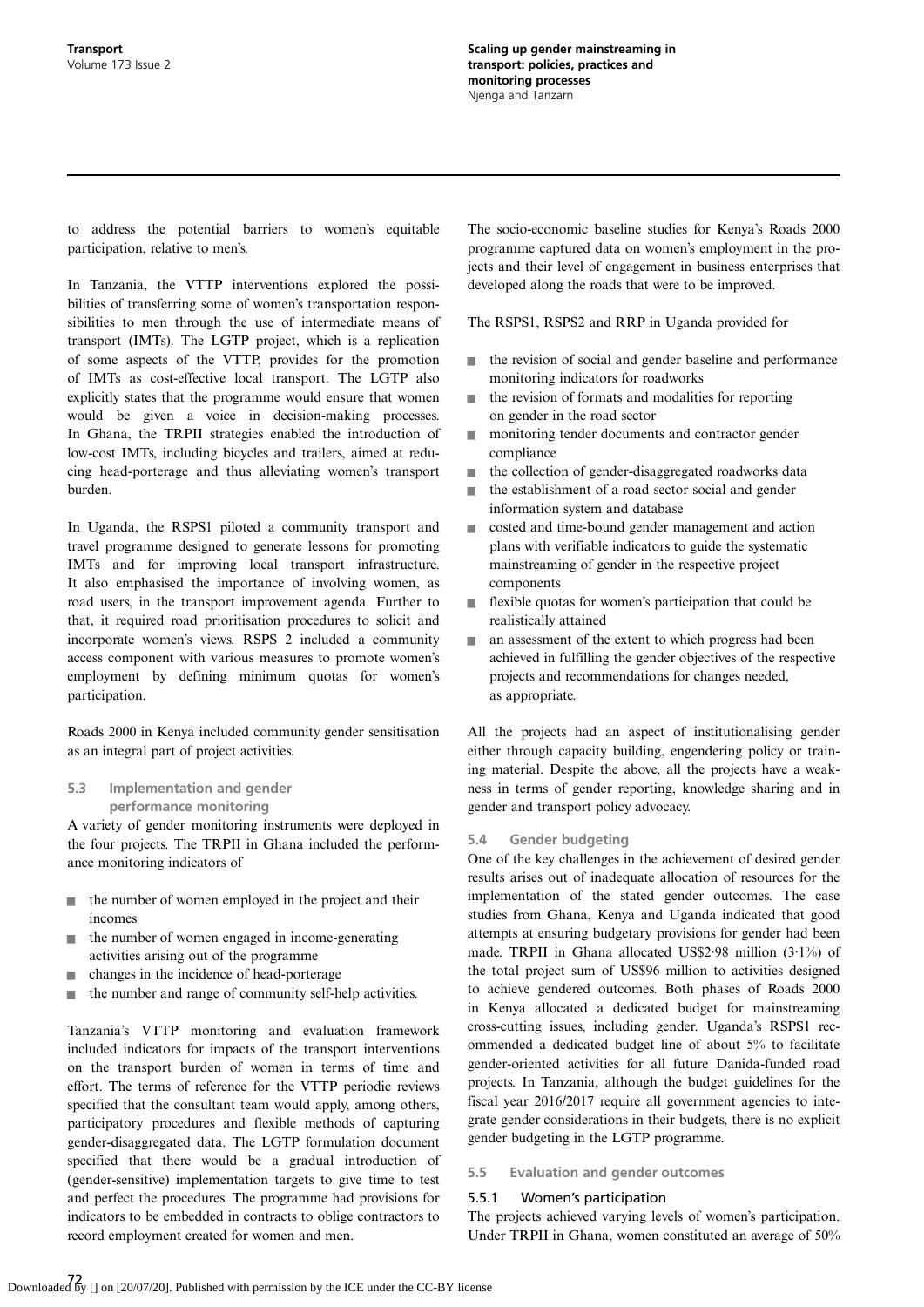of the labourers, which could be attributed to the ambitious target set (70%).

Women's participation in both LGTP and VTTP activities in Tanzania was around 50%. Women comprised 25% of the total person days generated in phase 1 of the Roads 2000 project in Kenya, which was lower than the defined target of 30%. This increased to 35% during the second phase as a result of changes made to ensure women-friendly work sites – that is, the provision of mobile toilets and facilities for breast feeding.

The highest percentage achieved as regards women's participation in the trunk road rehabilitation component of Uganda's RSPS1 was 17·1%. This was quite impressive considering that the project employed equipment-based approaches to roadworks. Women's labour in contracted works of the district roads component of the RSPS1 constituted 23% of the total 485 000 worker days. Under RSPS2 and RRP, about 30% of labour-based worker-days were undertaken by women.

## 5.5.2 Contribution to the alleviation of women's transport burden

Whereas the bicycle-trailers and single-wheel farm vehicles introduced under TRPII in Ghana were considered unaffordable by many households, some women used their earnings from the project to purchase the former, thus potentially contributing to the reduction of the prevalence of head-porterage. Women were major beneficiaries of the auxiliary works of the trunk road rehabilitation component of Uganda's RSPS1. These included improvements in health facilities, water supplies, market structures, school facilities and the rehabilitation of several community access roads. In Tanzania, both the VTTP and the LGTP place strong emphasis on the promotion of IMTs and investments in non-transport interventions that would reduce the transport burden of women. The Roads 2000 programme in Kenya, however, does not explicitly address itself to the alleviation of women's transport burden, with gender interventions mainly focusing on employment creation.

## 5.5.3 Promoting women's entrepreneurship in the construction industry

One of the three sub-contractors under the equipment-based trunk road rehabilitation component of RSPS1 in Uganda was a woman. Under the RSPS1 district roads component, women constituted 11% of the total person training days in labourbased methods (LBMs). Further to that, one (5%) of the 20 private-sector firms trained and eligible for certification as LBM contractors (rehabilitation) was owned by women. Furthermore, females comprised 106 of the 514 firms/ individuals (20·6%) prequalified and trained by the Mt Elgon Labour-Based Training Centre (MELTC) to undertake labourbased routine maintenance. Women comprised about 15% and 2·5% of the trained contractor staff under RSPS2 and RRP, respectively.

## 6. Lessons learnt

The lessons learnt were based on discussions with key informants and an analysis of available project reports, especially with regard to monitoring and evaluation systems.

- $\blacksquare$  The first lesson learnt is the need to adopt a systematic approach to mainstreaming gender along all stages of the project cycle based on a comprehensive (and mandatory) gender analysis. This process should be underlined by sound gender-disaggregated baseline information aimed at understanding the pertinent gender issues and inequalities in the specific contexts. The baseline studies should help identify the specific gender issues that the interventions should address. All the programmes that were reviewed made a good attempt in identifying some specific gender objectives in their baseline studies. For example, Roads 2000 in Kenya and RSPS1, RSPS2 and RRP in Uganda focused their gender interventions on employment and enterprise development, while VTTP in Tanzania and TRPII in Ghana had a strong focus on promotion of non-motorised transport.
- Secondly, the significance of monitoring, evaluation, documenting and sharing lessons on what has worked and what has not worked cannot be over-emphasised. It was observed, for example, that whereas there is anecdotal evidence of good gender mainstreaming practices in Tanzania's VTTP, most were not documented. Similarly, the wide range of gender mainstreaming activities in Tanzania's LGTP have not been captured and disseminated due to a lack of routine monitoring and evaluation. In all the projects, it was observed that project managers, confronted with tight timeframes and budgets, prioritise reporting on procedural issues such as the project's physical outputs, procurement and financial management rather than on the more analytical issues of outcomes and impacts.
- $\blacksquare$  Thirdly, one of the underlying reasons for the low visibility of gender mainstreaming activities is a lack of knowledge on how to set clear and integrated gender objectives, measurable indicators accompanied by building of the requisite capacity to monitor gender outcomes and impacts.
- $\blacksquare$  Finally, participatory methodologies involving all stakeholders are important in building a common understanding of what the gender issues are, what objectives and targets should be set and how accountability should be enforced.

## 7. Conclusions

Women and men have distinct mobility patterns, accessibility priorities and concerns. There is recognition in policy and practice that there can never be sustainable development if half of the population is excluded from the processes and outcomes of investment programmes. While transport is a key enabler to the achievement of a significant number of sustainable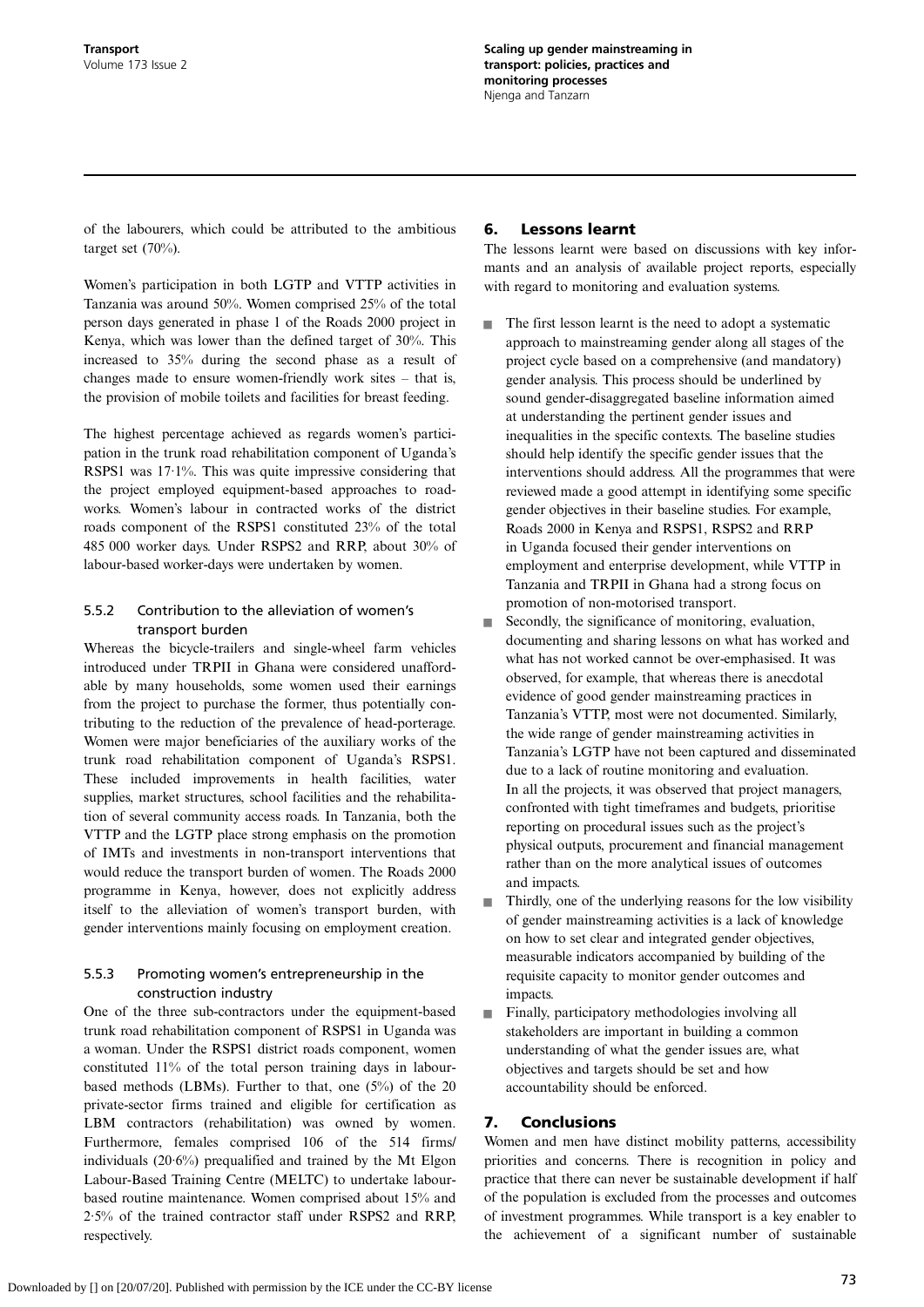<span id="page-10-0"></span>development goals in developing countries (poverty, health, education, clean water, energy etc.), its role in this context has rarely been acknowledged, much less the way it can catalyse the achievement of these targets by embracing gender integration.

The case study countries have made good advances in enshrining gender equality within national laws and various development plans' policy plans including transport. The four transport programmes that are the subject of this research show there is progress in actualising national gender integration aspirations into the transport sector itself. Without exception, all the projects had mainstreamed gender into all the stages of the project cycle. However, it is notable that all the case study programmes were financed through donor funding, and gender mainstreaming was mandatory. It would be of interest to carry out comparative work between donorfunded and government-funded programmes to ascertain if gender mainstreaming in transport has been institutionalised fully through enabling mechanisms such as budgeting and the deployment of technical capacities for planning, implementation, monitoring and evaluation, reporting and dissemination functions. This would help re-examine the observation that gender mainstreaming efforts in transport are primarily donordriven (Porter, 2012; [Starkey, 2001; Tanzarn, 2016](#page-11-0)).

#### REFERENCES

- AfDB (African Development Bank) (2007) Kenya Country Gender Profile. AfDB, Abidjan, Côte d'Ivoire.
- Barwell I and Malmberg Calvo C (1986) Makete Integrated Rural Transport Project, Preliminary Findings from Village Survey ILO. International Labour Organization, Geneva, Switzerland.
- Barwell I and Malmberg Calvo C (1989) Makete Integrated Rural Transport Project. The Transport Demands of Rural Households: Findings from A Village Level Travel Survey. International Labour Organization, Geneva, Switzerland, paper 19.
- Bryceson DF and Howe J (1993) Rural household transport in Africa: reducing the burden on women. World Development 21(11): 1715–1728.
- Cresswell T and Uteng TP (2008) Gendered mobilities: towards an holistic understanding. In Gendered Mobilities (Uteng TP and Cresswell T (eds)). Ashgate, Aldershot, UK, pp. 1–12.
- CRS (Catholic Relief Service) (2010) Gender and Diversity Situational Analysis, Kenya. CRS, Kenya Country Office, Nairobi, Kenya. Curtis V (1986) Women and the Transport of Water. Intermediate
- Technology Publications, London, UK. Dawson J and Barwell I (1993) 'Roads Are Not Enough'. New
- Perspectives on Rural Transport Planning in Developing Countries. Intermediate Technology Publications, London, UK. Doran J (1990) A Moving Issue for Women: Is Low Cost Transport
- an Appropriate Intervention to Alleviate Women's Burden in Sub-Saharan Africa. School of Development Studies, University of East Anglia, Norwich, UK, Gender analysis discussion paper 1.
- FAO (Food and Agriculture Organization of the UN) (2010) Gender Dimensions of Agriculture and Rural Employment: Differentiated Pathways Out of Poverty. FAO, Rome, Italy. See [http://www.fao.](http://www.fao.org/docrep/013/i1638e/i1638e00.htm) [org/docrep/013/i1638e/i1638e00.htm](http://www.fao.org/docrep/013/i1638e/i1638e00.htm) (accessed 17/07/2019).
- GoU (Government of Uganda) (2005) Constitutional Amendment Act, 2005. GoU, Kampala, Uganda. See [http://www.ulrc.go.](http://www.ulrc.go.ug/system/files_force/ulrc_resources/constitutional-ammendment-act-2005.pdf)

[ug/system/files\\_force/ulrc\\_resources/constitutional-ammendment](http://www.ulrc.go.ug/system/files_force/ulrc_resources/constitutional-ammendment-act-2005.pdf)[act-2005.pdf](http://www.ulrc.go.ug/system/files_force/ulrc_resources/constitutional-ammendment-act-2005.pdf) (accessed 17/07/2019).

- GoU (2007) Uganda Vision 2040. GoU, Kampala, Uganda. See [http://](http://npa.go.ug/wp-content/themes/npatheme/documents/vision2040.pdf) [npa.go.ug/wp-content/themes/npatheme/documents/vision2040.pdf](http://npa.go.ug/wp-content/themes/npatheme/documents/vision2040.pdf) (accessed 12/08/2019).
- GSS (Ghana Statistical Service) (2012) Ghana Time use Survey 2009. How Ghanaian Women and Men Spend Their Time. GSS, Accra, Ghana. See [http://catalog.ihsn.org/index.php/catalog/3779/](http://catalog.ihsn.org/index.php/catalog/3779/download/52413) [download/52413](http://catalog.ihsn.org/index.php/catalog/3779/download/52413) (accessed 12/08/2019).
- GSS (2014) Ghana Living Standards Survey Round 6: Labour Force Report. GSS, Accra, Ghana.
- Howe J and Barwell I (1987) Study of Potential for IMT: Executive Summary and Main Report (Ghana). World Bank, Washington, DC, USA.
- KNBS (Kenya National Bureau of Statistics) (2014) Kenya Demographic and Health Survey. KNBS, Nairobi, Kenya.
- MAAIF (Ministry of Agriculture, Animal Industry & Fisheries) (2010) Agriculture for Food and Income Security Agriculture Sector Development Strategy and Investment Plan: 2010/11-2014-15. MAAIF, Kampala, Uganda.
- Malmberg Calvo C (1994) Case Studies on the Role of Women in Rural Transport; Access of Women to Domestic Facilities. World Bank, Washington, DC, USA, SSATP working paper.
- MoGCSP (Ministry of Gender, Children and Social Protection) (2015) Ghana Gender Policy. MoGCSP, Accra, Ghana. See [http://www.](http://www.ghana.gov.gh/images/documents/national_gender_policy.pdf) [ghana.gov.gh/images/documents/national\\_gender\\_policy.pdf](http://www.ghana.gov.gh/images/documents/national_gender_policy.pdf) (accessed 12/08/2019).
- Mudzamba E and ILO (International Labour Organization) (1998) The Transport Burden on Women and Girls in Zimbabwe's Rural Areas, vol. 2. ILO, Geneva, Switzerland.
- Mwangi S (2014) Gender Relations in Public Road Transport in Africa. MA thesis, Institute of Diplomacy and International Studies, Nairobi, Kenya.
- NBS (National Bureau of Statistics) (2014) Tanzania Integrated Labour Force Survey 2014. NBS, Dar es Salaam, Tanzania.
- NBS (2017) Women and Men in Tanzania. Facts and Figures 2017. NBS, Dar es Salaam, Tanzania.
- Njenga P (2016) Access in the rural context: challenges and special needs of developing countries. Expert Group Meeting on 'Special Needs and Challenges in Developing Countries for Achieving Sustainable Transport', New York, NY, USA. See [https://](https://sustainabledevelopment.un.org/index.php?page=view&type=13&nr=1994&menu=23) [sustainabledevelopment.un.org/index.php?page=view&type=13&](https://sustainabledevelopment.un.org/index.php?page=view&type=13&nr=1994&menu=23) [nr=1994&menu=23](https://sustainabledevelopment.un.org/index.php?page=view&type=13&nr=1994&menu=23) (accessed 12/08/2019).
- Njenga P and Tanzarn N (2018) Scaling Up Gender Mainstreaming in Rural Transport: Policies, Practices, Impacts and Monitoring Processes. International Forum for Rural Transport and Development, Pretoria, South Africa, Synthesis Report submitted to AfCAP.
- Njenga P, Willilo S and Hine J (2015) First Mile Transport Challenges for Smallholder Tomato Farmers Along Ihimbo–Itimbo Road, Kilolo District Tanzania. ReCAP/Cardno, Thame, UK. See [http://research4cap.org/Library/Njenga-Willilo-Hine-IFRTD-](http://research4cap.org/Library/Njenga-Willilo-Hine-IFRTD-2015-FirstMileTransportTomatoesTanzania-Final-AFCAP-Tan2015c-v160114.pdf)[2015-FirstMileTransportTomatoesTanzania-Final-AFCAP-](http://research4cap.org/Library/Njenga-Willilo-Hine-IFRTD-2015-FirstMileTransportTomatoesTanzania-Final-AFCAP-Tan2015c-v160114.pdf)[Tan2015c-v160114.pdf](http://research4cap.org/Library/Njenga-Willilo-Hine-IFRTD-2015-FirstMileTransportTomatoesTanzania-Final-AFCAP-Tan2015c-v160114.pdf) (accessed 17/07/2019).
- OECD (Organisation for Economic Cooperation and Development) (2014) Gender, Institutions and Development Database. OECD, Paris, France. See<http://stats.oecd.org> (accessed 17/07/2019).
- Porter G (2012) Transport Services and Their Impact on Poverty and Growth in Rural Sub-Saharan Africa: Literature Review. AfCAP, London, UK and Durham University, Durham, UK.
- Porter G, Hampshire K, Dunn C et al. (2013) Health impacts of pedestrian head-loading: a review of the evidence with particular reference to women and children in sub-Saharan Africa. Social Science & Medicine 88: 90–97.